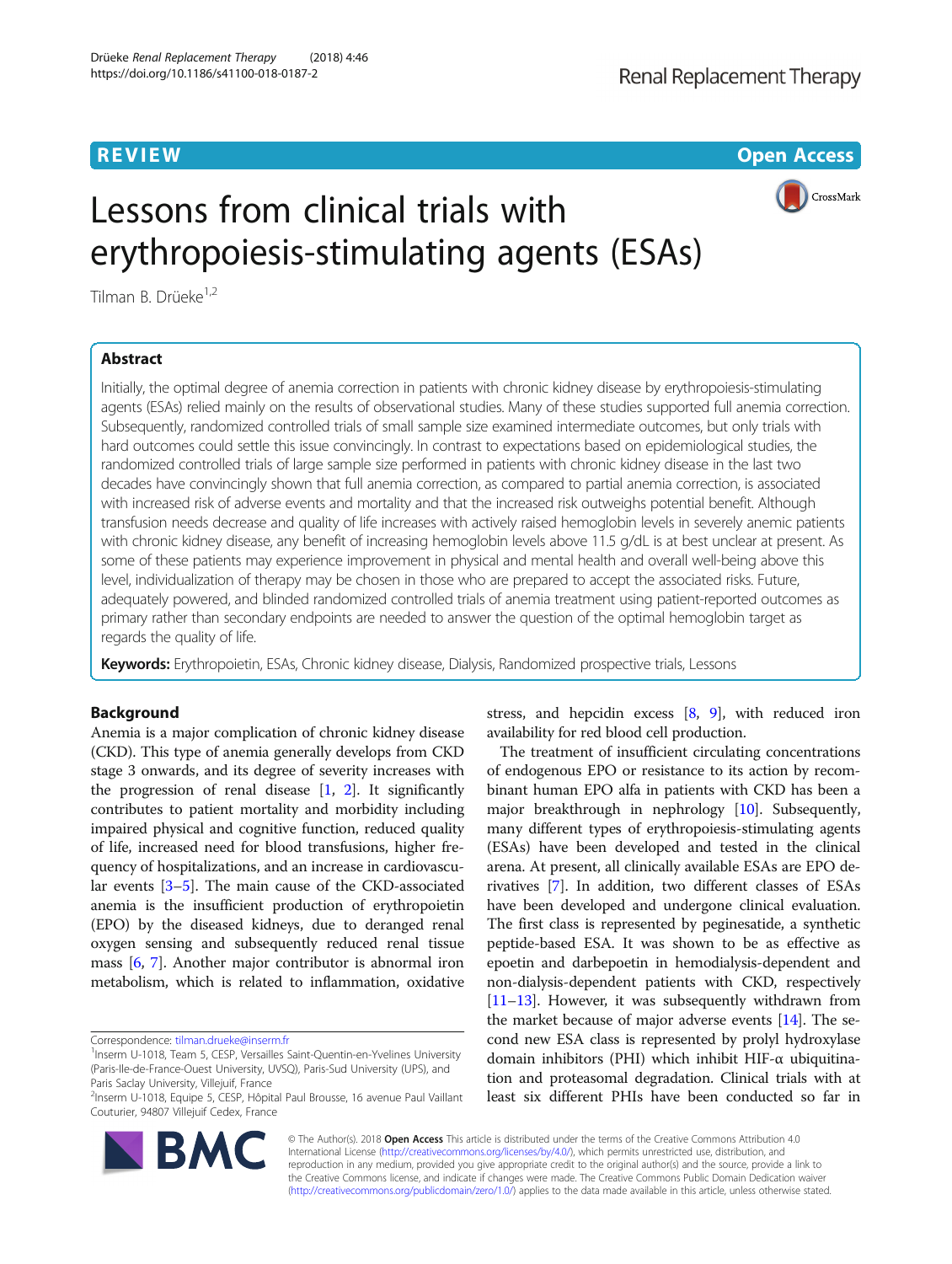humans and have demonstrated effective anemia correction and improved iron metabolism in patients with CKD in the absence of serious side effects [[15](#page-6-0)]. The results of phase III clinical studies, which are underway at present, need to be known before the potential introduction of PHIs into clinical practice.

The initial clinical use of ESAs was limited to anemia correction in patients with end-stage renal disease (ESRD) receiving dialysis therapy, mainly due to cost issues. Subsequently, ESA treatment was extended to patients with non-dialysis dependent CKD. The question then arose whether the anemia should be corrected entirely or only partially [[16\]](#page-6-0). Although the correction of severe anemia generally was associated with lower blood transfusion rates and improved quality of life, observational studies made it progressively clear that too rapid increases in hemoglobin could induce high blood pressure or aggravate preexisting hypertension and in a rare instance even lead to seizures [\[17](#page-6-0), [18](#page-6-0)]. In the initial decades after the introduction of ESAs into clinical practice, numerous studies were conducted to examine the issue of the optimal benefit-harm ratio of higher versus lower degrees of anemia correction in CKD. Since the majority among these studies were observational in nature, they were unable to solve this issue definitively. Only randomized clinical trials (RCTs) can provide a convincing answer, reflecting an acceptable balance of benefits and risks.

Before presenting and discussing the RCTs done in the last 30 years to address this question, let us briefly address another intriguing issue, namely whether more or less marked hemoglobin variability (also called "hemoglobin cycling") in response to ESA treatment influences patient outcomes. Several studies were done which were aimed at limiting the degree of hemoglobin variability and hopefully improving cardiovascular morbidity and mortality. A study done in the USA found an association of hemoglobin variability and mortality in a cohort of 34,963 prevalent hemodialysis patients in 1996 [\[19\]](#page-6-0). The magnitude of the association increased when restricting the analysis to hemoglobin subgroups in order to address time-dependent confounding. However, an analysis of a smaller, more recent incident cohort by same investigators failed to confirm an association between hemoglobin variability and risk of mortality [[20](#page-6-0)]. In a subsequent European study, hemoglobin variability was determined in 5037 hemodialysis patients treated by ESAs over 2 years [[21](#page-6-0)]. The authors used several different assessment methods of variability, including standard deviation, residual standard deviation, time-in-target, fluctuation across thresholds, and area under the curve. Although the authors found that patients with consistently low hemoglobin levels and those who fluctuated between the target range and < 11 g/dL had an increased risk for death, in agreement with a previous report by others [\[22\]](#page-6-0), they failed to observe an independent association between hemoglobin variability and mortality risk. Thus, hemoglobin variability probably does not play a major role in patient outcomes, in contrast to initial claims to the contrary.

# Randomized controlled trials for CKD anemia correction with ESAs

Up to the year 2007, the results of approximately 30 prospective RCTs were reported, with a total of approximately 7000 patients included, as shown in Fig. [1](#page-2-0) [[23](#page-6-0)–[26](#page-6-0)]. Initially, nearly all of them were placebocontrolled and had relatively low hematocrit or hemoglobin targets. The majority of the trials were of small sample size. Five more recently conducted trials included more than 500 patients, and only four among them had hard outcome endpoints. The first RCT with a high anemia correction target and large sample size done in chronic hemodialysis patients was reported in 1998 [\[23](#page-6-0)]. Subsequently, at least 12 additional RCTs were done testing the hypothesis that complete—or near complete—anemia correction in patients with CKD led to better intermediate outcomes (such as cardiac dimensions and function, physical activity, and decline in kidney function) than partial anemia correction, as shown in upper part of Fig. [1](#page-2-0). None of the more recent RCTs had a placebo arm except one [\[26\]](#page-6-0). It is noteworthy that in nearly all of the more recent RCTs, the achieved mean hemoglobin value was either at the lower end of or even below the predefined higher hemoglobin target and either at the higher end of or above the predefined lower hemoglobin target, respectively. This demonstrates the difficulty to obtain a prespecified degree of anemia correction despite major efforts to have investigators and patients strictly adhere to study protocol. The practical consequence is that the difference in mean hemoglobin levels between the higher and the lower hemoglobin target groups is less marked than anticipated, which in turn makes it more difficult, if not impossible, to observe statistically significant outcome differences between the lower and the higher anemia correction arm. There are probably several reasons for this, including the absence of blinding to the study targets and the participating clinicians' unwillingness to allow the hemoglobin levels to increase or decrease more than considered acceptable.

Here is a brief summary of the four partial versus full anemia correction RCTs which examined hard patient outcomes and were of sufficiently large sample size.

The "Normal Hematocrit Study" involved 1,233 patients on long-term hemodialysis therapy with clinical evidence of congestive heart failure or ischemic heart disease [[23\]](#page-6-0). One group of patients was treated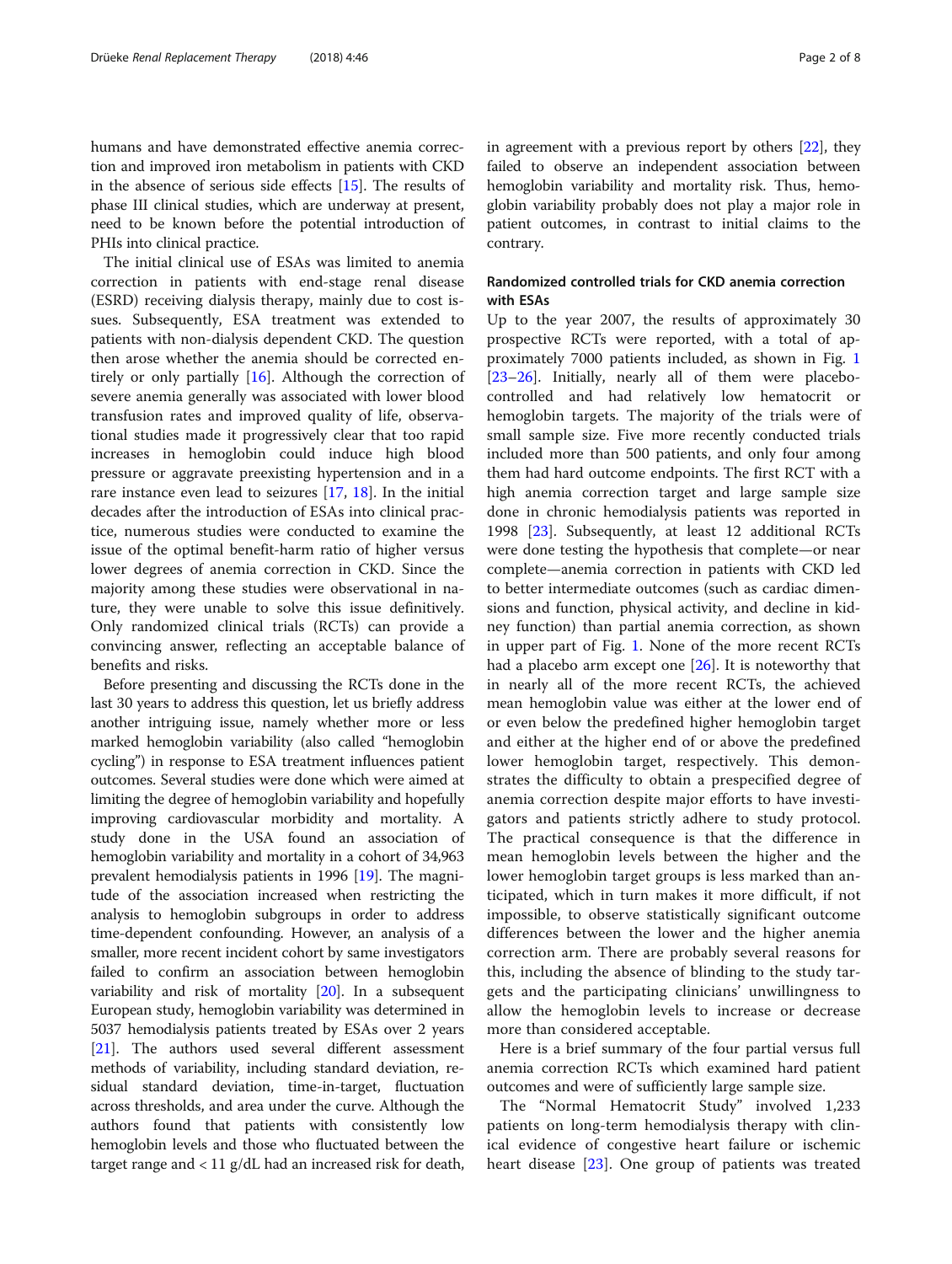

<span id="page-2-0"></span>

to achieve a target hematocrit of 30% (corresponding to a hemoglobin concentration of 10 g/dL), and the other a target hematocrit of 42% (hemoglobin concentration of 14 g/dL). The patients received epoetin alfa for 29 months, at which time the trial was prematurely stopped by the data monitoring board because there was no clear benefit of the higher hematocrit target and because of major concerns of a progressively increasing mortality risk.

In the CREATE trial, 603 patients with non-dialysis -dependent CKD were randomly assigned to epoetin beta treatment to achieve a hemoglobin target of either 10.5 to 11.5 g/dL or of 13.0 to 15.0 g/dL [[24\]](#page-6-0). Follow-up time was 3 years. Full anemia correction did not reduce the risk of cardiovascular events. There was even a non-significant trend to an increased risk for death in the higher hemoglobin target group, and dialysis treatment was required in more patients of this group. On the positive side, there was evidence for a quality-of-life benefit.

The CHOIR trial involved 1,432 patients with nondialysis-dependent CKD. They were treated with epoetin alfa to achieve a hemoglobin target of either 11.3 g/dL or 13.5 g/dL [[25\]](#page-6-0). Median study duration was 16 months. Patients in the higher hemoglobin target group were found to have a higher risk for cardiovascular events and death than those in the lower target group. The adverse outcome was associated with increased risk for congestive heart failure and hospital admissions. There was no between-group difference in quality-of-life scores.

TREAT included 4,038 patients with type 2 diabetes mellitus and non-dialysis-dependent CKD [\[26\]](#page-6-0). Participants either received darbepoetin alfa to achieve a hemoglobin target of 13 g/dL (achieved median hemoglobin 12.5 g/dL) or placebo, with rescue darbepoetin treatment when hemoglobin was less than 9.0 g/ dL (eventually achieved median hemoglobin 11.1 g/dL). After a mean follow-up of 29.1 months, there was no substantial benefit in the group treated to the high hemoglobin target. Of major concern was the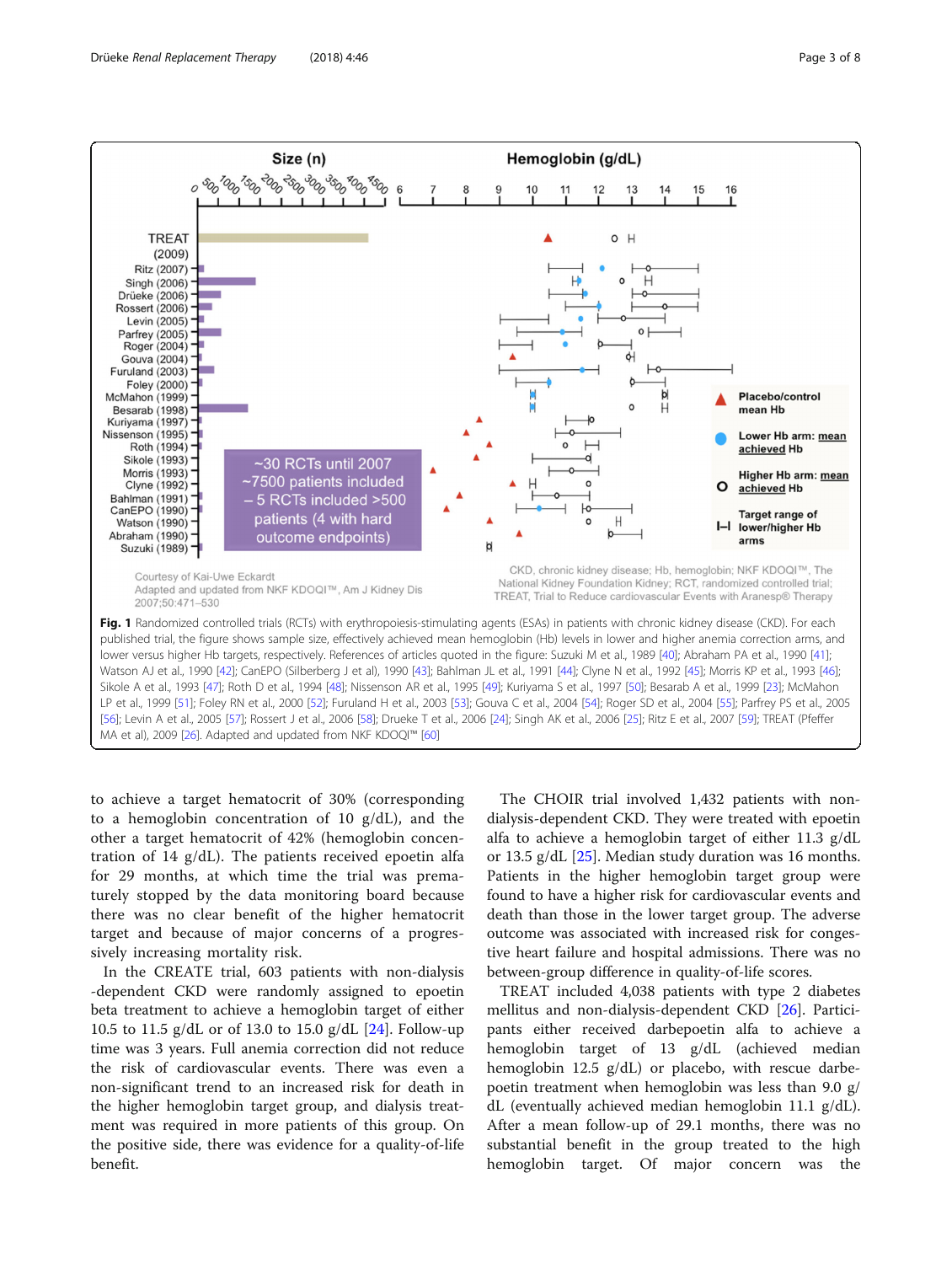observation of an increased risk for stroke in the high hemoglobin group. Blood transfusions were needed more frequently in the placebo-treated patients. There was only a modest improvement in patient-reported fatigue in the darbepoetin alfa group as compared with the placebo group.

#### What have we learnt from the clinical trials with ESAs?

In accord with the 2012 KDIGO anemia guideline [\[4](#page-5-0)], one can summarize the main lessons from the RCTs of anemia correction by ESAs in patients with CKD as follows.

The most important lesson of the recent RCTs with hard outcomes is that in patients with CKD, full anemia correction, as compared to partial anemia correction, is associated with increased risk of adverse events and mortality and that the increased risk outweighs the potential benefit. Figure 2 shows the progressive increase in risk and decrease in benefit with actively raised anemia correction values.

Higher hemoglobin correction targets are associated with less transfusion needs than lower hemoglobin correction targets, but the optimal hemoglobin value at which both transfusion needs and cardiovascular and other risks are reasonably low is not known. Moreover, this value probably varies from one patient to the other.

The results of the recent RCTs, with a particularly strong impact of TREAT, led the workgroup of the 2012 KDIGO anemia guideline to recommend major changes in the approach of anemia treatment  $[4]$  $[4]$ . Since often high to very high doses of ESAs are needed to raise hemoglobin levels towards the normal range and iron deficiency is known to induce ESA hyporesponsiveness, the KDIGO workgroup advised to first refill iron bone marrow stores by the oral route in CKD stage 3–5 patients and by the intravenous (IV) route in in CKD stage 5D patients. Since oral iron compounds are generally ineffective in these patients and not well tolerated by them, with the exception of the subsequently introduced oral iron phosphate binder ferric citrate [[27](#page-6-0)–[29](#page-6-0)], this recommendation led to a marked increase in IV iron supplementation in the USA in the years following the release of the 2012 KDIGO guideline [\[30](#page-6-0)]. The change in the approach of anemia treatment was greatly enhanced by financial incentives driving caregivers to administer "cheaper" IV iron in an attempt to decrease the use of "expensive" ESAs [[31\]](#page-6-0). Of note, achieved serum ferritin levels in chronic hemodialysis patients vary widely by geographic region, as shown by an international Dialysis Outcomes and Practice Patterns Study (DOPPS) reported in 2018, with median serum ferritin levels of 718 ng/mL in the USA, 405 ng/mL in Europe, and only 83 ng/mL in Japan [\[32](#page-6-0)]. In this prospective cohort study, high ferritin levels (relative to region-specific medians) were associated with elevated mortality in all three regions. The irony is that there are no hard evidence-based RCTs to support recurrent high dose IV iron administration, with its potential for long-term risks of iron overload and adverse patient outcomes  $[31, 33]$  $[31, 33]$  $[31, 33]$  $[31, 33]$ . Thus, at present, we still ignore which amount of iron supplementation is too much in patients with CKD [[34\]](#page-6-0). Hopefully, the PIVOTAL study will bring a convincing answer to this issue [\[35](#page-6-0)]. PIVOTAL is a multicenter RCT conducted in more than 2800 chronic hemodialysis patients in the UK. It compares proactive high-dose and reactive low-dose IV iron regimens with respect to all-cause mortality and incidence of non-fatal CV endpoints as well as ESA dose requirements, the need for transfusions, the incidence of infections and other complications of hemodialysis and indicators of quality of life. The trial has been terminated recently (Iain Macdougall, personal communication). Its results should be known by the end of the year 2018.

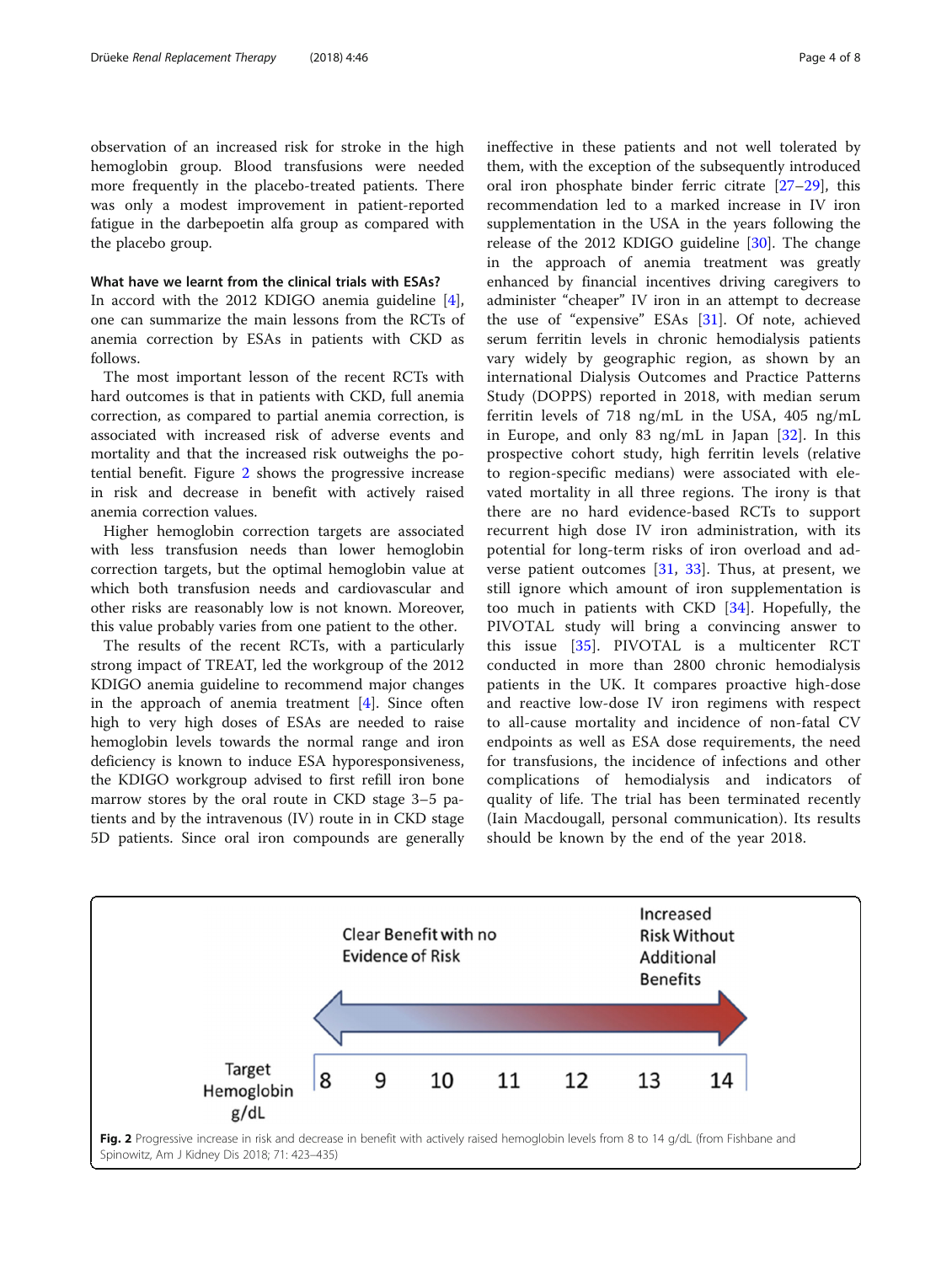<span id="page-4-0"></span>The KDIGO anemia guideline of 2012 suggested a drastic lowering of target hemoglobin levels, more cautious initiation of ESA treatment, and lower maintenance ESA doses as compared to prevailing practice in Western countries at that time. This suggestion was not only influenced by the observation of increased risk of cardiovascular and cerebrovascular events and mortality with anemia correction to high hemoglobin targets, but also by the observation of a higher incidence of vascular access loss and of higher mortality risk in patients with a history of cancer.

It is interesting to note that patients who achieved higher hemoglobin levels in these RCTs had better outcomes than those with lower hemoglobin levels. Thus, not higher hemoglobin concentrations but higher ESA doses correlated most strongly with adverse outcomes. This would suggest that high ESA doses might have detrimental off-target effects [[7](#page-6-0)]. However, high doses are needed to overcome ESA hyporesponsiveness and this is linked to many different mechanisms, including iron deficiency and inflammation, which may be the real culprits [[36](#page-6-0), [37](#page-6-0)].

From the patients' point of view, one of the most important issues is the relation between the degree of anemia correction and improved quality of life. In 2010, the authors of a meta-analysis of 27 trials concluded that the evidence for effects on quality of life was limited by selective reporting and that trials

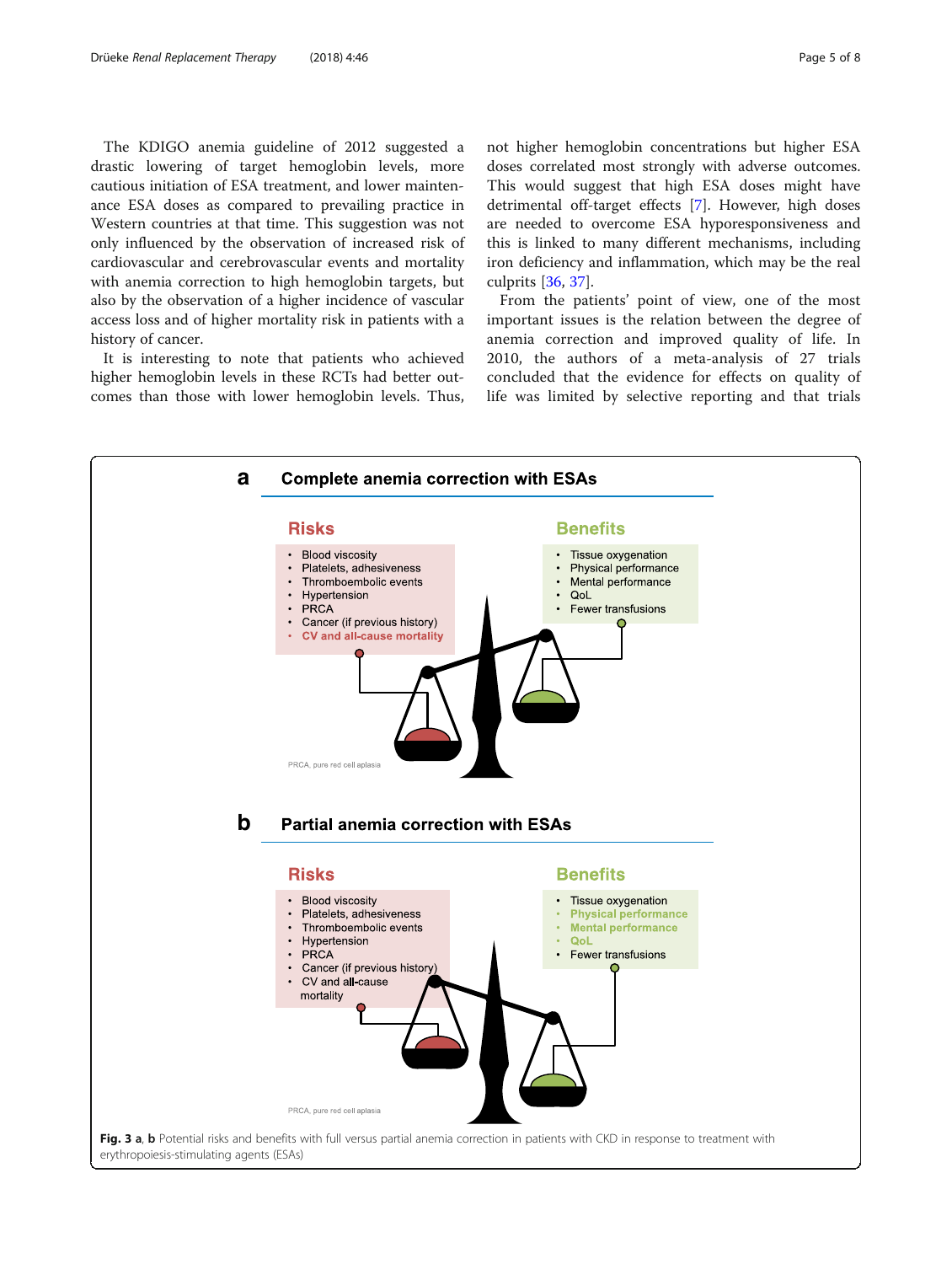<span id="page-5-0"></span>reported insufficient information to allow analysis of the independent effects of ESA dose on clinical outcomes [\[38](#page-6-0)]. However, it is well known that the majority of severely anemic patients with CKD experience substantial physical and mental health benefit in response to a rise in hemoglobin level. The question above then is which degree of anemia correction should be used to further quality of life benefit. To answer this question, the participants of an NKF and FDA sponsored symposium in the USA proposed to design adequately powered, blinded randomized controlled trials of anemia treatment using patientreported outcomes as primary rather than secondary endpoints [\[39](#page-6-0)]. RCTs in which the difference between higher and lower achieved hemoglobin levels are small probably cannot provide a correct answer, especially in settings where the baseline hemoglobin is around 10 g/dL. The mean difference of achieved hemoglobin levels between the patient groups allocated to higher and lower anemia correction targets was 1.3 g/dL in CHOIR, 1.4 g/dL in TREAT, 1.9 g/dL in CREATE, and approximately 4 g/dL in the "Normal Hematocrit Study", respectively [[23](#page-6-0)–[26](#page-6-0)]. In the latter trial, the physical function score on the quality of life questionnaire at 12 months showed a clinically meaningful increase of 7.2 points, with no significant changes in the scores on the other seven scales. However, this study was done in relatively disabled chronic hemodialysis patients with congestive heart failure or ischemic heart disease. Among the subsequent three RCTs done in non-dialysis-dependent CKD patients with less comorbidities, only CREATE found significant quality-of-life benefit, in response to an achieved mean hemoglobin increase of 1.9 g/dL. Patients randomly assigned to the higher hemoglobin target experienced improved general health and physical function scores. In contrast, TREAT and CHOIR with lower achieved mean hemoglobin level differences found either no  $[25]$  $[25]$  or only one  $[26]$  $[26]$  $[26]$  improvement among several quality-of-life scores tested. Another issue is that the response to ESAs varies considerably from one CKD patient to the other and that the subjective perception of improvement probably fades away after prolonged time periods. Therefore, KDIGO anemia guideline says that individualization of therapy is reasonable and ESA therapy may be started in selected patients above a hemoglobin value of 10.0 g/dL as some of them may have improvements in quality of life at higher hemoglobin concentration [4]. Moreover, it admits that individualization of therapy is necessary as some patients may have improvements in quality of life at hemoglobin concentration above 11.5 g/dL and will be prepared to accept the risks.

## **Conclusions**

The main lesson learnt from randomized controlled trials in patients with CKD is that on the average full anemia correction, as compared to partial anemia correction, is associated with increased risk of adverse events and mortality and that the increased risk outweighs the potential benefit. There is no question that raising hemoglobin levels in severely anemic CKD patients is extremely beneficial for physical and mental health and overall well-being. It remains unclear at present which patients may experience improved quality of life when hemoglobin is actively increased above 11.5 g/dL. Individualized therapy is probably the answer, weighing the potential benefit against potential harm (Fig. [3\)](#page-4-0).

#### Abbreviations

CHOIR: Correction of Hemoglobin and Outcomes in Renal Insufficiency; CKD: Chronic kidney disease; CREATE: Cardiovascular Risk Reduction by Early Anemia Treatment with Epoetin Beta; DOPPS: International Dialysis Outcomes and Practice Patterns Study; EPO: Erythropoietin; ESAs: Erythropoiesis-stimulating agents; ESRD: End-stage renal disease; IV: Intravenous; PHI: Prolyl hydroxylase domain inhibitors; RCTs: Randomized clinical trials; TREAT: Trial to Reduce Cardiovascular Events with Aranesp Therapy

#### Acknowledgements

TD gratefully acknowledges support from the Japanese Society for Dialysis Therapy.

Funding

Not applicable.

Not applicable.

#### Author's contributions

The manuscript has been written by me alone. The author read and approved the final manuscript.

#### Ethics approval and consent to participate

Consent for publication Yes

# Competing interests

TD reports personal fees from Amgen, FMC, Genentech-Roche, Kyowa Hakko Kirin, Sanofi, and Vifor.

#### Publisher's Note

Springer Nature remains neutral with regard to jurisdictional claims in published maps and institutional affiliations.

### Received: 19 September 2018 Accepted: 9 October 2018 Published online: 28 November 2018

#### References

- 1. Moranne O, Froissart M, Rossert J, Gauci C, Boffa JJ, Haymann JP, M'Rad MB, Jacquot C, Houillier P, Stengel B, et al. Timing of onset of CKD-related metabolic complications. J Am Soc Nephrol. 2009;20:164–71.
- 2. Hsu CY, McCulloch CE, Curhan GC. Epidemiology of anemia associated with chronic renal insufficiency among adults in the United States: results from the Third National Health and Nutrition Examination Survey. J Am Soc Nephrol. 2002;13:504–10.
- 3. Hörl WH. Anaemia management and mortality risk in chronic kidney disease. Nat Rev Nephrol. 2013;9:291–301.
- 4. KDIGO Anemia Work group. KDIGO clinical practice guideline for anemia in chronic kidney disease. Kidney Int Suppl. 2012;2:279–335.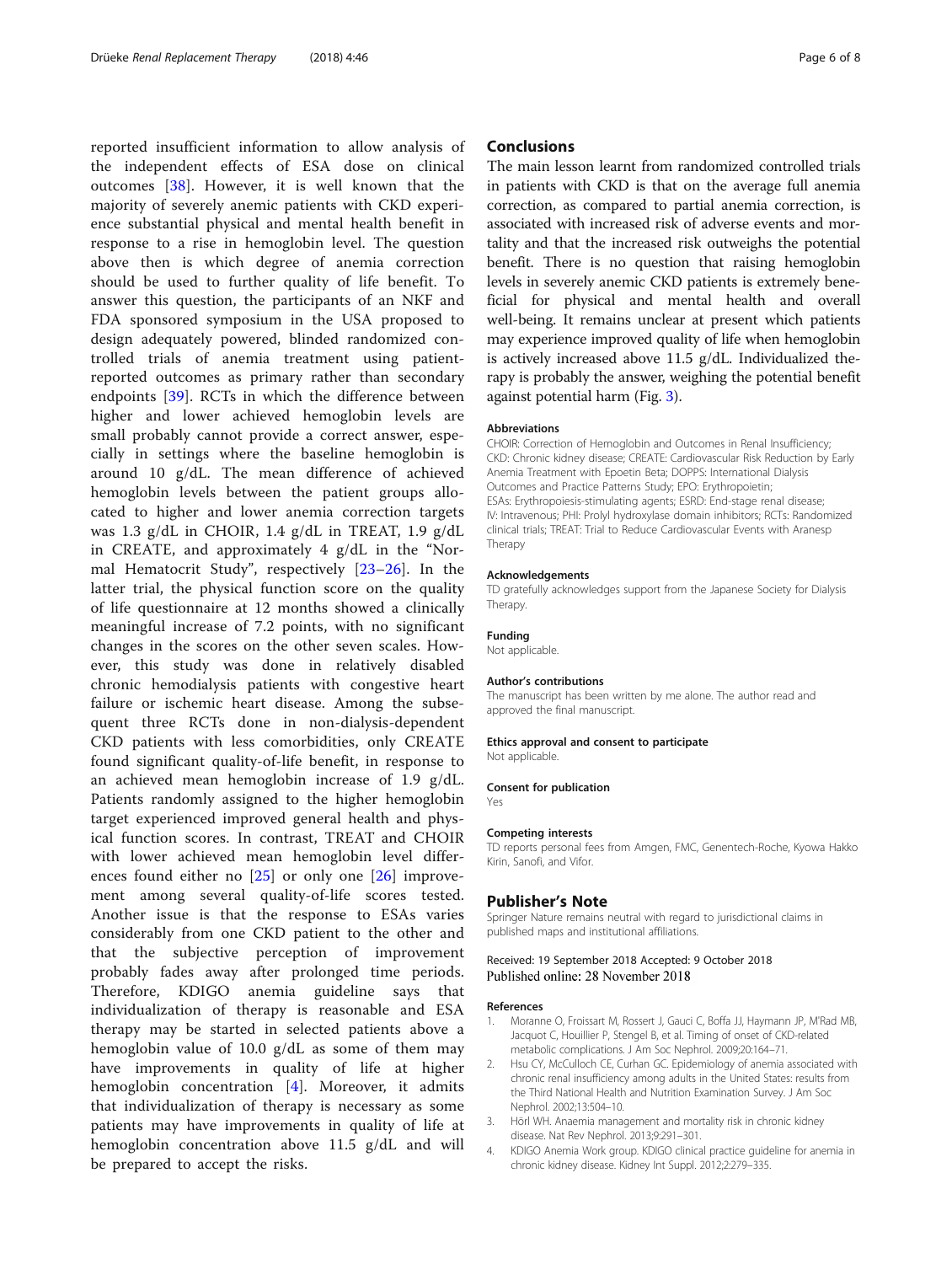- <span id="page-6-0"></span>5. Li S, Foley RN, Collins AJ. Anemia and cardiovascular disease, hospitalization, end stage renal disease, and death in older patients with chronic kidney disease. Int Urol Nephrol. 2005;37:395–402.
- 6. Bernhardt WM, Wiesener MS, Scigalla P, Chou J, Schmieder RE, Gunzler V, Eckardt KU. Inhibition of prolyl hydroxylases increases erythropoietin production in ESRD. J Amer Soc Nephrol. 2010;21:2151–6.
- 7. Fishbane S, Spinowitz B. Update on anemia in ESRD and earlier stages of CKD: Core Curriculum 2018. Am J Kidney Dis. 2018;71:423–35.
- 8. Macdougall IC. Iron therapy for managing anaemia in chronic kidney disease. Curr Opin Nephrol Hypertens. 2018;27:358–63.
- 9. Nakanishi T, Hasuike Y, Otaki Y, Nanami M, Kuragano T. Dysregulated iron metabolism in patients on hemodialysis. Contrib Nephrol. 2015;185:22–31.
- 10. Eschbach JW, Egrie JC, Downing MR, Browne JK, Adamson JW. Correction of the anemia of end-stage renal disease with recombinant human erythropoietin. Results of a combined phase I and II clinical trial. N Engl J Med. 1987;316:73–8.
- 11. Fishbane S, Schiller B, Locatelli F, Covic AC, Provenzano R, Wiecek A, Levin NW, Kaplan M, Macdougall IC, Francisco C, et al. Peginesatide in patients with anemia undergoing hemodialysis. N Engl J Med. 2013;368:307–19.
- 12. Macdougall IC, Provenzano R, Sharma A, Spinowitz BS, Schmidt RJ, Pergola PE, Zabaneh RI, Tong-Starksen S, Mayo MR, Tang H, et al. Peginesatide for anemia in patients with chronic kidney disease not receiving dialysis. N Engl J Med. 2013;368:320–32.
- 13. Drueke TB. Anemia treatment in patients with chronic kidney disease. N Engl J Med. 2013;368:387–9.
- 14. Parfrey PS, Warden G, Barrett BJ. On peginesatide and anemia treatment in CKD. Am J Kidney Dis. 2013;62:659–61.
- 15. Sugahara M, Tanaka T, Nangaku M. Prolyl hydroxylase domain inhibitors as a novel therapeutic approach against anemia in chronic kidney disease. Kidney Int. 2017;92:306–12.
- 16. Macdougall IC. How to improve survival in pre-dialysis patients. Nephron. 2000;85(Suppl 1):15–22.
- 17. Duff DR, Golper TA, Sloan RS, Brier ME, Aronoff GR. Low-dose recombinant human erythropoietin therapy in chronic hemodialysis patients. Am J Kidney Dis. 1991;18:60–4.
- 18. Raine AE, Roger SD. Effects of erythropoietin on blood pressure. Am J Kidney Dis. 1991;18:76–83.
- 19. Yang W, Israni RK, Brunelli SM, Joffe MM, Fishbane S, Feldman HI. Hemoglobin variability and mortality in ESRD. J Am Soc Nephrol. 2007;18:3164–70.
- 20. Brunelli SM, Lynch KE, Ankers ED, Joffe MM, Yang W, Thadhani RI, Feldman HI. Association of hemoglobin variability and mortality among contemporary incident hemodialysis patients. Clin J Am Soc Nephrol. 2008;3:1733–40.
- 21. Eckardt KU, Kim J, Kronenberg F, Aljama P, Anker SD, Canaud B, Molemans B, Stenvinkel P, Schernthaner G, Ireland E, et al. Hemoglobin variability does not predict mortality in European hemodialysis patients. J Am Soc Nephrol. 2010;21:1765–75.
- 22. Gilbertson DT, Ebben JP, Foley RN, Weinhandl ED, Bradbury BD, Collins AJ. Hemoglobin level variability: associations with mortality. Clin J Am Soc Nephrol. 2008;3:133–8.
- 23. Besarab A, Bolton WK, Browne JK, Egrie JC, Nissenson AR, Okamoto DM, Schwab SJ, Goodkin DA. The effects of normal as compared with low hematocrit values in patients with cardiac disease who are receiving hemodialysis and epoetin. N Engl J Med. 1998;339:584–90.
- 24. Drueke TB, Locatelli F, Clyne N, Eckardt KU, Macdougall IC, Tsakiris D, Burger HU, Scherhag A, Investigators C. Normalization of hemoglobin level in patients with chronic kidney disease and anemia. N Engl J Med. 2006;355: 2071–84.
- 25. Singh AK, Szczech L, Tang KL, Barnhart H, Sapp S, Wolfson M, Reddan D, Investigators C. Correction of anemia with epoetin alfa in chronic kidney disease. N Engl J Med. 2006;355:2085–98.
- 26. Pfeffer MA, Burdmann EA, Chen CY, Cooper ME, de Zeeuw D, Eckardt KU, Feyzi JM, Ivanovich P, Kewalramani R, Levey AS, et al. A trial of darbepoetin alfa in type 2 diabetes and chronic kidney disease. N Engl J Med. 2009;361: 2019–32.
- 27. Chertow GM, Block GA, Neylan JF, Pergola PE, Uhlig K, Fishbane S. Safety and efficacy of ferric citrate in patients with nondialysis-dependent chronic kidney disease. PLoS One. 2017;12:e0188712.
- 28. Yokoyama K, Fukagawa M, Akiba T, Nakayama M, Otoguro T, Yamada K, Nagamine Y, Fishbane S, Hirakata H. Ferritin elevation and improved responsiveness to erythropoiesis-stimulating agents in patients on ferric citrate hydrate. Kidney Int Rep. 2017;2:359–65.
- 29. Nakanishi T, Hasuike Y, Nanami M, Yahiro M, Kuragano T. Novel ironcontaining phosphate binders and anemia treatment in CKD: oral iron intake revisited. Nephrol Dial Transplant. 2016;31:1588–94.
- 30. Karaboyas A, Zee J, Morgenstern H, Nolen JG, Hakim R, Kalantar-Zadeh K, Zager P, Pisoni RL, Port FK, Robinson BM. Understanding the recent increase in ferritin levels in United States dialysis patients: potential impact of changes in intravenous iron and erythropoiesis-stimulating agent dosing. Clin J Am Soc Nephrol. 2015;10:1814–21.
- 31. Gaweda AE, Ginzburg YZ, Chait Y, Germain MJ, Aronoff GR, Rachmilewitz E. Iron dosing in kidney disease: inconsistency of evidence and clinical practice. Nephrol Dial Transplant. 2015;30:187–96.
- 32. Karaboyas A, Morgenstern H, Pisoni RL, Zee J, Vanholder R, Jacobson SH, Inaba M, Loram LC, Port FK, Robinson BM. Association between serum ferritin and mortality: findings from the USA, Japan and European Dialysis Outcomes and Practice Patterns Study. Nephrol Dial Transplant. 2018; in press.
- 33. Kuragano T, Nakanishi T. Importance of physiological erythropoiesis in the treatment of chronic kidney disease-associated anemia. Contrib Nephrol. 2018;196:52–7.
- 34. Wish JB, Aronoff GR, Bacon BR, Brugnara C, Eckardt KU, Ganz T, Macdougall IC, Nunez J, Perahia AJ, Wood JC. Positive Iron balance in chronic kidney disease: how much is too much and how to tell? Am J Nephrol. 2018;47:72–83.
- 35. Macdougall IC. Intravenous iron therapy in patients with chronic kidney disease: recent evidence and future directions. Clin Kidney J. 2017;10:i16–24.
- 36. Drueke T. Hyporesponsiveness to recombinant human erythropoietin. Nephrol Dial Transplant. 2001;16(Suppl 7):25–8.
- 37. Ogawa T, Nitta K. Erythropoiesis-stimulating agent hyporesponsiveness in end-stage renal disease patients. Contrib Nephrol. 2015;185:76–86.
- Palmer SC, Navaneethan SD, Craig JC, Johnson DW, Tonelli M, Garg AX, Pellegrini F, Ravani P, Jardine M, Perkovic V, et al. Meta-analysis: erythropoiesis-stimulating agents in patients with chronic kidney disease. Ann Intern Med. 2010;153:23–33.
- 39. Perrone RD, Coons SJ, Cavanaugh K, Finkelstein F, Meyer KB. Patientreported outcomes in clinical trials of CKD-related therapies: report of a symposium sponsored by the national kidney foundation and the U.S. Food and Drug Administration. Am J Kidney Dis. 2013;62:1046–57.
- 40. Suzuki M, Hirasawa Y, Hirashima K, Arakawa M, Odaka M, Ogura Y, Yoshikawa Y, Sanaka T, Shinoda A, Morii H. Dose-finding, double-blind, clinical trial of recombinant human erythropoietin (Chugai) in Japanese patients with end-stage renal disease. Research Group for Clinical Assessment of rhEPO. Contrib Nephrol. 1989;76:179–92 discussion 212-178.
- 41. Abraham PA, Opsahl JA, Rachael KM, Asinger R, Halstenson CE. Renal function during erythropoietin therapy for anemia in predialysis chronic renal failure patients. Am J Nephrol. 1990;10:128–36.
- 42. Watson AJ, Gimenez LF, Cotton S, Walser M, Spivak JL. Treatment of the anemia of chronic renal failure with subcutaneous recombinant human erythropoietin. Am J Med. 1990;89:432–5.
- 43. Silberberg J, Racine N, Barre P, Sniderman AD. Regression of left ventricular hypertrophy in dialysis patients following correction of anemia with recombinant human erythropoietin. Can J Cardiol. 1990;6:1–4.
- 44. Bahlmann J, Schoter KH, Scigalla P, Gurland HJ, Hilfenhaus M, Koch KM, Muthny FA, Neumayer HH, Pommer W, Quelhorst E, et al. Morbidity and mortality in hemodialysis patients with and without erythropoietin treatment: a controlled study. Contrib Nephrol. 1991;88:90–106.
- 45. Clyne N, Jogestrand T. Effect of erythropoietin treatment on physical exercise capacity and on renal function in predialytic uremic patients. Nephron. 1992;60:390–6.
- 46. Morris KP, Skinner JR, Hunter S, Coulthard MG. Short term correction of anaemia with recombinant human erythropoietin and reduction of cardiac output in end stage renal failure. Arch Dis Child. 1993;68:644–8.
- 47. Sikole A, Polenakovic M, Spirovska V, Polenakovic B, Masin G. Analysis of heart morphology and function following erythropoietin treatment of anemic dialysis patients. Artif Organs. 1993;17:977–84.
- 48. Roth D, Smith RD, Schulman G, Steinman TI, Hatch FE, Rudnick MR, Sloand JA, Freedman BI, Williams WW Jr, Shadur CA, et al. Effects of recombinant human erythropoietin on renal function in chronic renal failure predialysis patients. Am J Kidney Dis. 1994;24:777–84.
- 49. Nissenson AR, Korbet S, Faber M, Burkart J, Gentile D, Hamburger R, Mattern W, Schreiber M, Swartz R, Van Stone J, et al. Multicenter trial of erythropoietin in patients on peritoneal dialysis. J Am Soc Nephrol. 1995;5:1517–29.